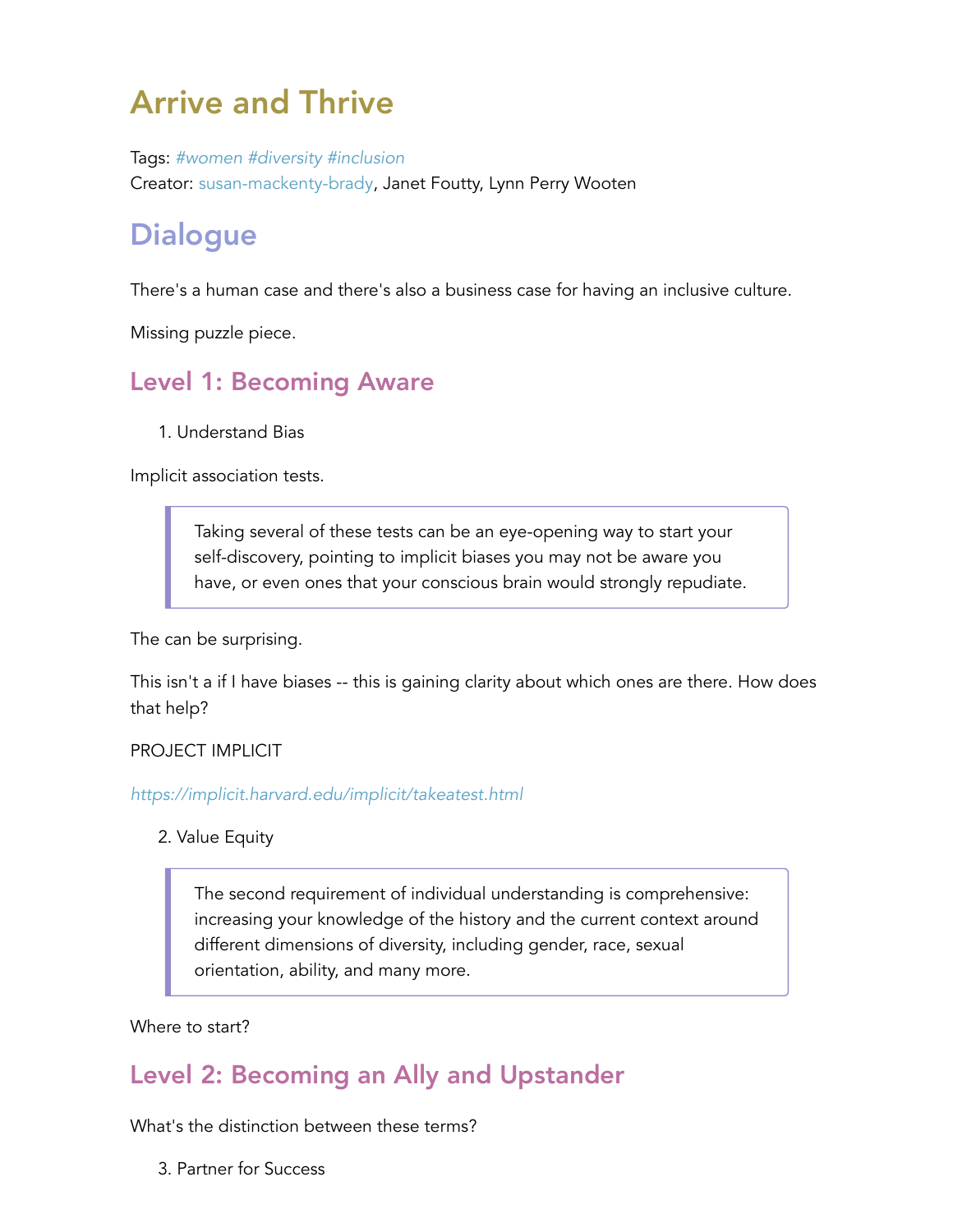Start small, experiment, and learn from your actions.

What's a first step?

4. Advocating for Belonging

There's two aspects - belonging and uniqueness. Both are essential. There's a tendency here to overcorrect. How do you know if you are? Or organization is?

### Level 3: Becoming a Change Agent

5. Sponsor

We traditionally think about the relationship between the person being sponsored and the sponsor themselves -- but that's not really the point of sponsorship as far as who we're trying to influence.

6. Making Change

Workforce --> Marketplace --> Society

Small wins -- what are examples of this?

What have you changed you mind on?

#### Reserve

The two most basic human drives: to be unique and to belong. -Stefanie Johnson

Mentors talk with you and sponsors talk about you. -Julia Taylor Kennedy

### **Quotes**

It may also be helpful to think about how to deepen your understanding of how your own identities and life experiences shape how you see others with questions like:

- What messages did I receive when I was growing up about different races and ethnicities?
- What messages did I receive about gender?
- What about sexual orientation, physical ability and other dimensions of diversity?
- How might these messages be influencing how I see the world?